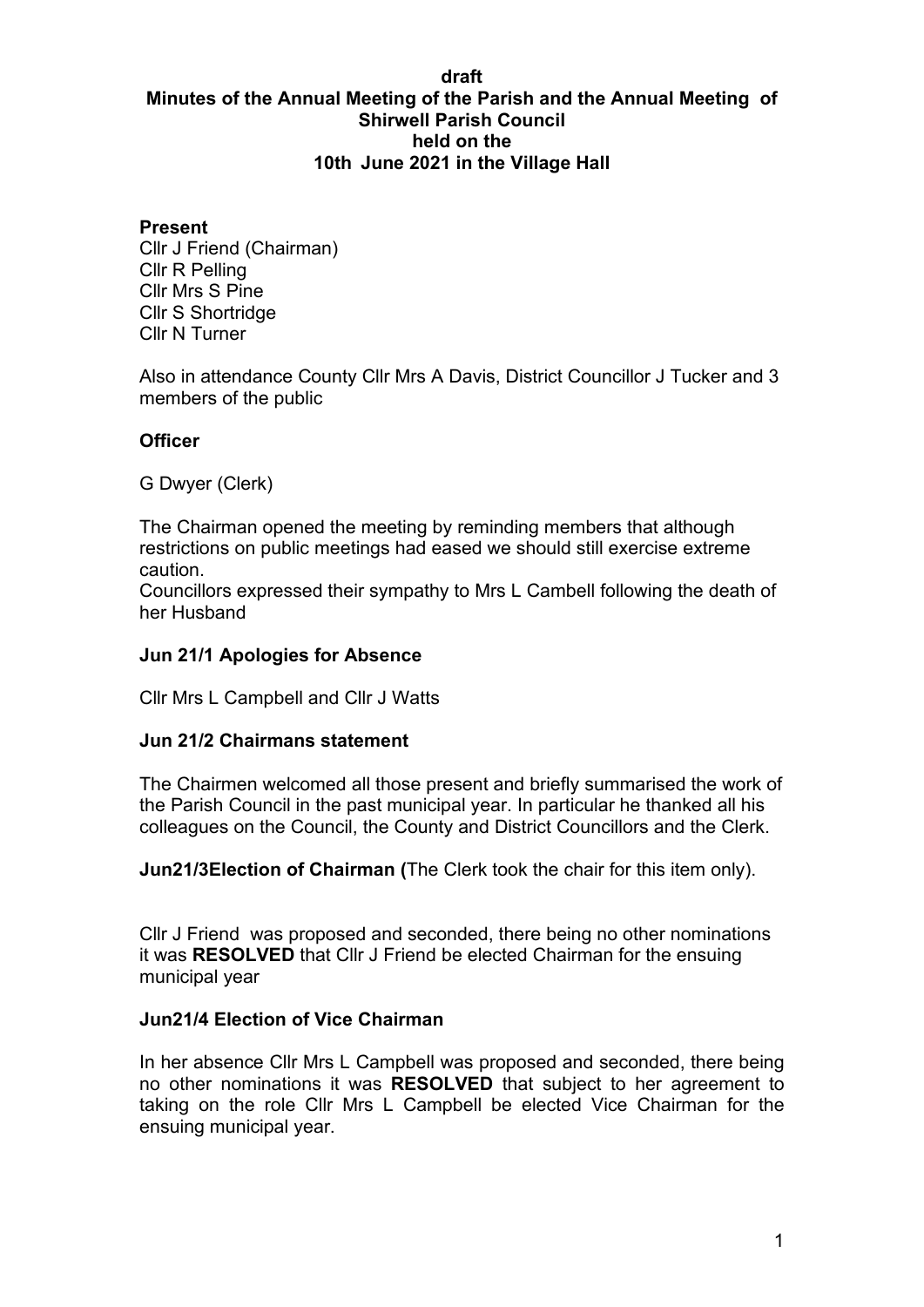# **Jun21/5 Public Question Time**

Concern was expressed at the degrading of previously repaired potholes opposite the church and Shamefaced Lane. County Councillor A Davis undertook to follow this up

### **Jun21/6 Minutes of the meeting held on the 13th May 2021**

**RESOLVED** that the minutes as previously circulated be approved.

### **Jun21/7 Matters Arising**

All matters arising were on the agenda

#### **Jun21/8 Inspection of Defibrillator**

The defibrillator had been inspected and cleaned

#### **Jun21/9 Cheques for Payment**

Payment for the Clerk's salary (£125.00) was approved and the cheque signed

#### **Jun21/10 Report of the County Councillor**

Mrs Davis had forwarded a copy of her report which is attached to these minutes.

It had still not been possible to arrange a date with Euroforest to discuss the closure of the B3230.

## **Jun21/11 Questions to the County Councillor**

There were none

#### **Jun21/12 Report of the District Councillor**

The regular email updates have been distributed and in addition Cllr Tucker briefly made the following points

- A new Planning Manager has accepted the offer of the post with North Devon Council and will start soon
- 2 new Planning Officers have started work for NDDC
- Work is due to start soon on the Shapland and Petter site

## **Jun21/13 Questions to the District Councillor**

Questions were asked about the plans for the old Civic Centre (nothing yet decided)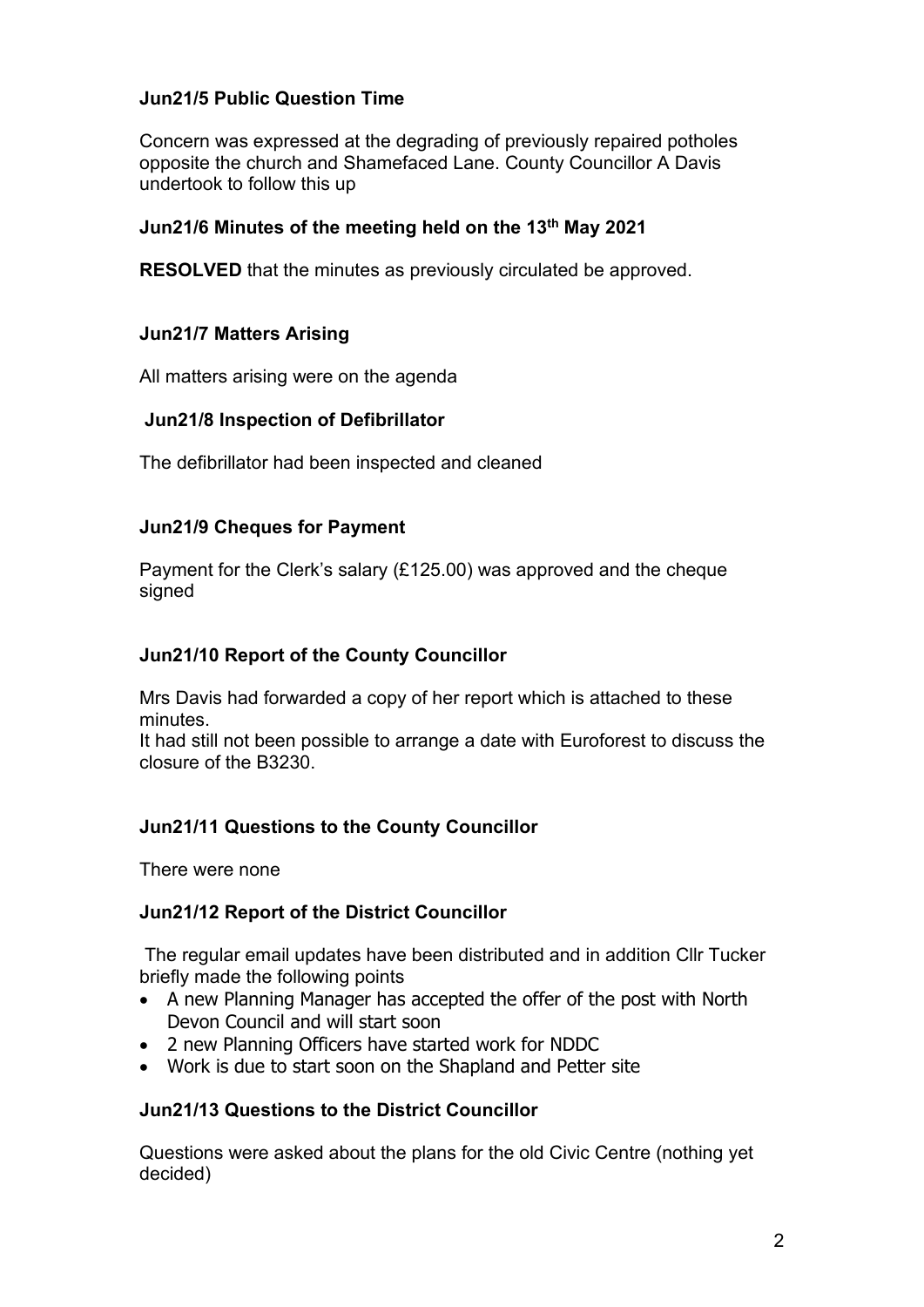# **Jun21/14 Correspondence**

The following correspondence had been circulated to Councillors

- **Letter from Mrs Deakins.** Councillors discussed the draft reply and it was RESOLVED that the reply be sent.
- Alleged planning condition infringement at Coxleigh Barton complaint not supported
- General information

## **Jun21/15 Planning Applications**

- **Application 73074** Change of use of barn to pet crematorium at Woolcott Farm Shirwell Barnstaple Devon EX31 4JZ. Councillors expressed concern at the management of the fumes that could emanate from activities such as this but accepted that this would form part of the Planning Conditions. **RESOLVED** to recommend **APPROVAL** subject to Devon County Council being satisfied with the site access.
- **Application: 73277** Retrospective application for change of use of redundant agricultural buildings to B8 storage units at Hartland View Shirwell Barnstaple Devon EX31 4LA **.** It was noted that Devon County would need to be satisfied as to site access and it was noted that any future expansion would require Planning permission. **RESOLVED** not to make a recommendation as concerns regarding future potential traffic issues had not been satisfied and there was concern at the increase in traffic that units such as this would create.

## **Jun21/16 Planning Decisions**

There were none

#### **Jun21/17 Reports from Councillors**

• Concerns were expressed at the deterioration of the road surfaces in the village, particularly in the region of Shamefaced Lane and although not a public highway, Strawberry lane

## **Jun21/18Clerks Report**

• The Clerk updated members on the 2020/2021 accounts progress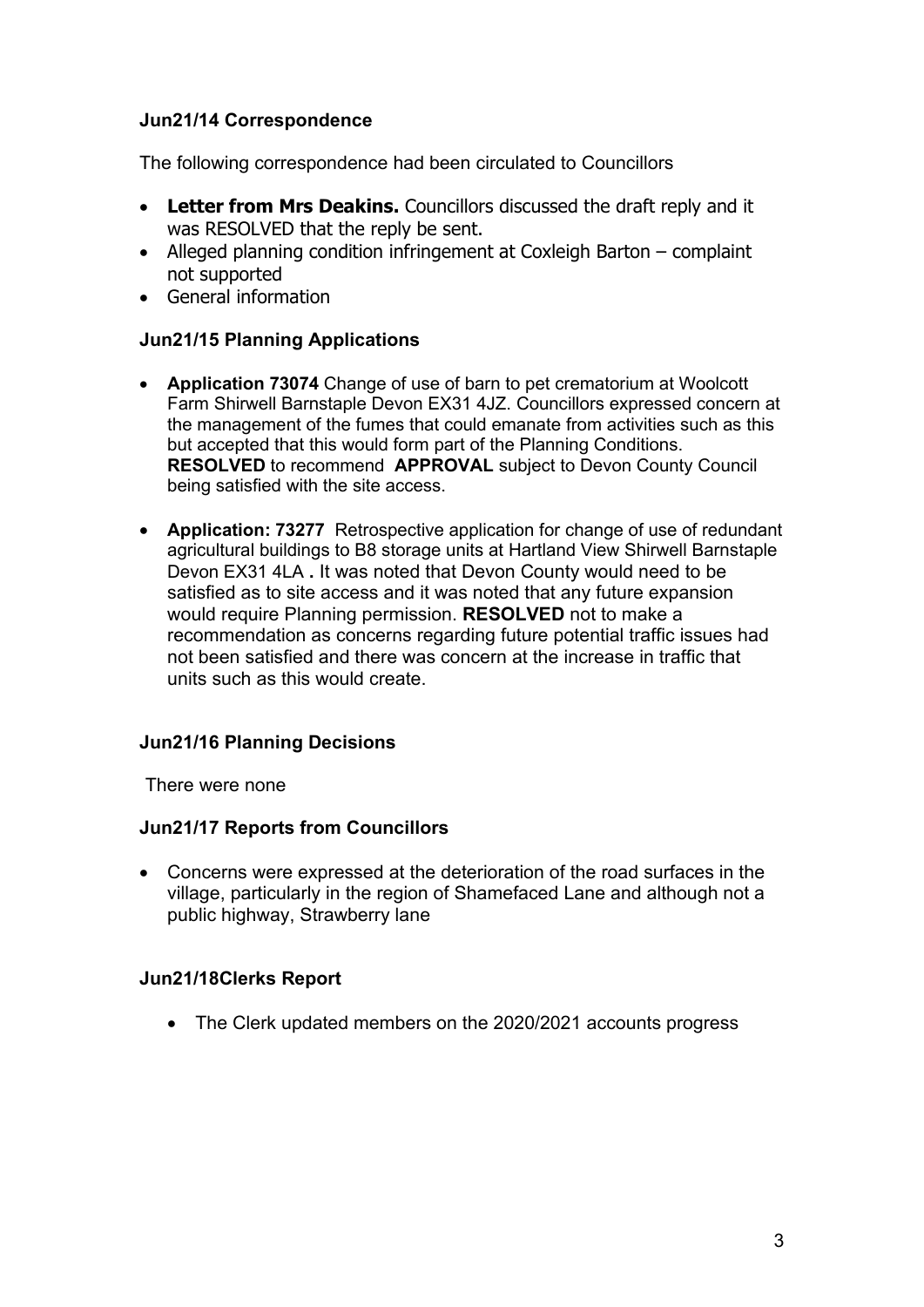**Jun21/19 Public Questions regarding business on this agenda**

There were none

**Jun21/20 Urgent Business**

There was none.

The meeting closed at 7.54

Chairman:……………………………………… Dated:…………………..

# **Shirwell Parish Council County Councillors report June 2021**

# **Coronavirus updates from Devon County Council**

The link below may be of interest to residents with the situation changing and many interested in what is happening locally this link is a useful starting point for questions and the current situation in Devon.

The link takes you to the Covid-19 pages on the Devon County Council Website, it has daily updated information as to positive cases within the area, information about testing and track and trace.

<https://www.devon.gov.uk/coronavirus-advice-in-devon/coronavirus-data/>

## **DCC Cabinet Member remits following the recent Annual council meeting**

The responsibilities of the Cabinet are divided into the following Remits. Cabinet Members will also exercise regular budget monitoring of the resources allocated by the Council for those purposes, seek to achieve best value in the services for which they are responsible and have regard to the Council's policies and strategic objectives with respect to sustainability and health and wellbeing generally, to achieve the co-ordinated management of the Council's plans and policies and the integrated delivery of services for the people of Devon. Where elements of these Remits overlap with another, Cabinet Members will exercise their responsibilities jointly, particularly in respect of identifying the future delivery and direction of services.

**Policy, Corporate and Asset Management (Leader-John Hart)** Responsibility for the overall strategic direction and the development of external relations and partnerships including Team Devon, and oversight of the formulation and coordination of corporate planning and policy development within the Council's Policy and Budget Framework and, in

particular, the oversight of its governance and external affairs arrangements.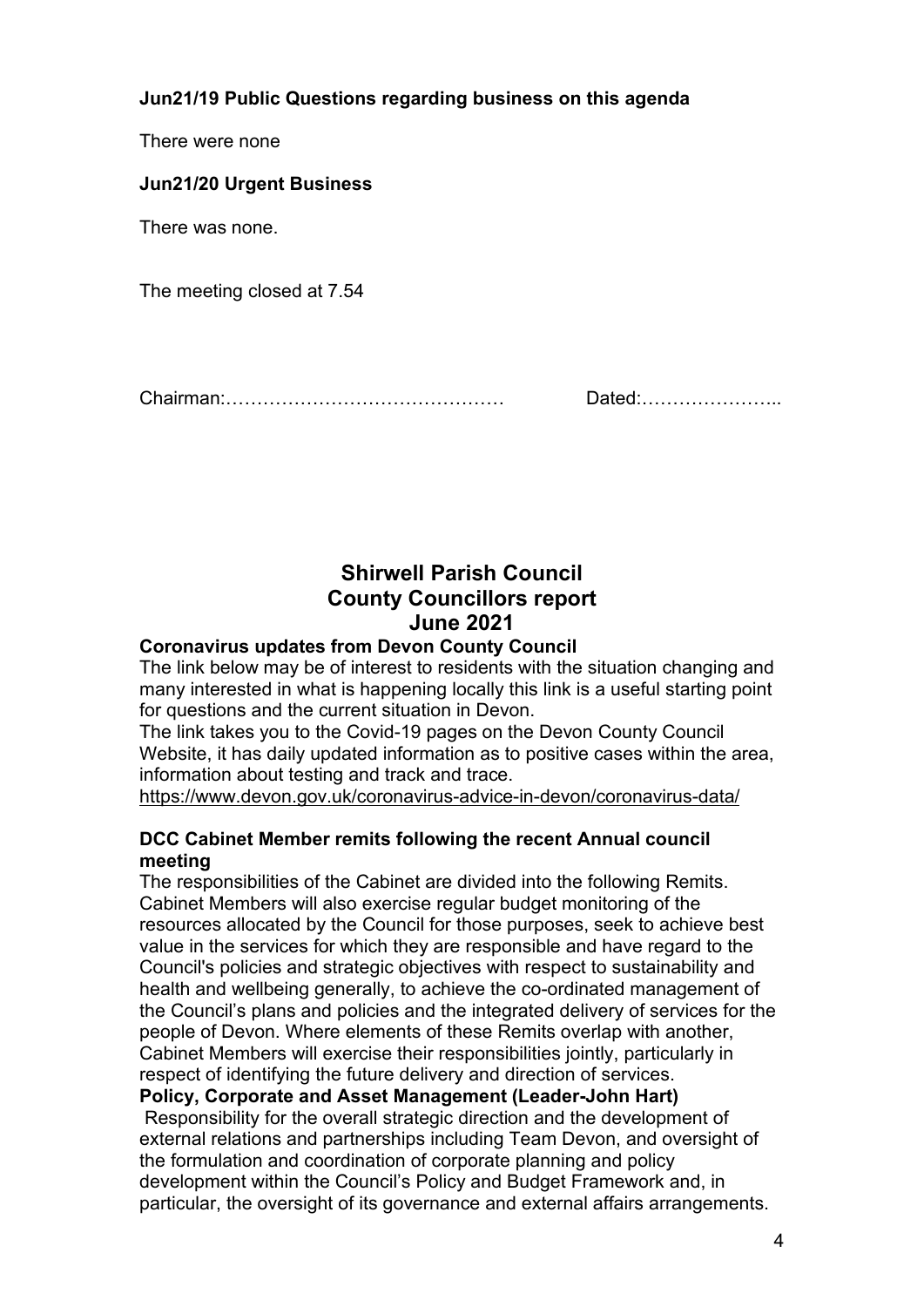Also responsible for the management of the Council's property, the use of its assets and the development of its estates, including the schools' and education property portfolio and the Farms Estate.

#### **Adult Social Care & Health Services (James McInnes)**

Responsibility (a) as Lead Member for Adult Social Care for the discharge of all the Council's statutory functions, powers and duties under Social Services legislation and all the functions of the Council which relate to the care and welfare of adults and those entering adulthood, including those with additional needs, the commissioning of integrated social care and health services for those in need; adult protection and harm reduction services and the provision of services for families with most complex needs and support for careers and (b) for fulfilling the Council's statutory lead role in relation to the Council's Health & Wellbeing Board.

#### **Children's Services and Schools (Andrew Leadbetter)**

Responsibility as Lead Member for Children's Services, for the discharge of all the Council's statutory functions, powers and duties in relation to children's social care and education and learning: this to include the Council's functions as local education authority particularly in respect of schools, support to children with special educational needs, provision of learning services, strategic commissioning of integrated services for children & young people, school planning, school transport and early years services; for child protection and harm reduction services, the Youth Offending Service, children in care and support for young carers: having regard to the Council's strategic objectives and working collegiately to secure the future delivery and direction of these services.

Cabinet liaison for co-ordinated management of the Council's plans and policies and the integrated delivery of services for the people of Exeter by the County Council and partner organisations acting as the Cabinet proponent for advancing the needs of and aspirations of the County's Capital City.

#### **Climate Change, Environment and Transport (Andrea Davis)**

Responsible for the Council's commitment to Climate Change and the principles of the Devon Climate Declaration, in particular carbon reduction and working in partnership with public, private and voluntary organisations to achieve its objectives.

Responsibility for strategic and infrastructure planning generally and for the provision of transport services in the community, for flooding and coast protection planning and for those Council services which safeguard individuals in the community and enhance their quality of life including countryside management, heritage, biodiversity and conservation.

Responsibility for delivering the Council's major infrastructure schemes including all transportation links and the children's and adults services, highways, environment and corporate capital programmes, in cooperation with other Cabinet Members, integrating resources and utilising external partner relationships, and for the discharge of the Councils functions relating to public transport, waste disposal, recycling and other energy-related issues: having regard to the Council's strategic objectives and working collegiately to secure the future delivery and direction of services.

#### **Economic Recovery and Skills (Rufus Gilbert)**

Responsibility for the progression and promotion of economic recovery and development of the County; the encouragement of employment through regeneration and investment; fulfilling the Council's lead role relating to the provision of post-16 education, training and skills for employment in schools,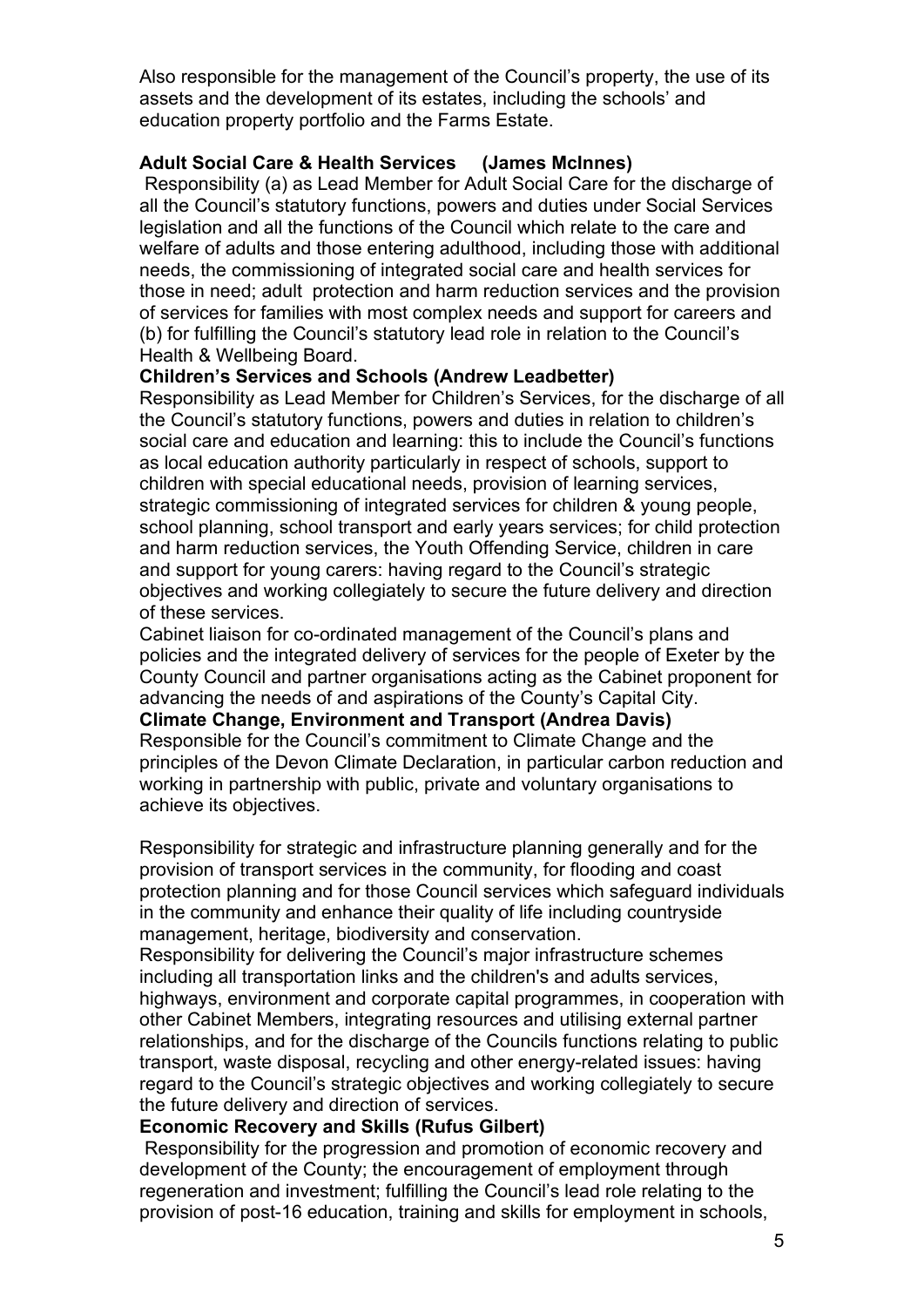colleges and other settings and for the provision of trading standards and consumer protection: having regard to the Council's strategic objectives and working collegiately to secure the future delivery and direction of services.

 Also responsible for fulfilling the Council's role in relation to Local Enterprise Partnerships (LEPs).

### **Finance (Phil Twiss)**

Responsible for and the oversight of the Council's finances, annual budget setting, medium and long term financial planning, monitoring of expenditure, year-end closure of accounts and Treasury Management activities, to achieve value for money in the delivery of Council services.

### **Highway Management (Stuart Hughes)**

Responsibility for the discharge of the Council's powers and duties as a Highway Authority, taking particular account of road safety requirements and asset management of the county highway network and for the implementation of a Local Transport Plan including the provision of cycle routes; having regard to the Council's strategic objectives and working collegiately to secure the future delivery and direction of services.

### **Organisational Development, Workforce & Digital Transformation (Andrew Saywell)**

Responsibility for co-ordinating the management of organisational development and digital transformation in the Council to secure effective Council wide transformational outcomes for the benefit of citizens and communities including digital inclusion and digital skills.

Responsibility for the continuous improvement of performance and risk management across the Council, for all workforce issues which fall outside the remit of the Personnel Partnership, the development of the Council's digital and technology platforms, Procurement systems and procedures, oversight of the Council's legal and communications services, including Freedom of Information, customer service arrangements and access to services by users and clients.

## **Public Health, Communities and Equality (Roger Croad)**

Responsibility for the discharge of the Council's public health functions and health protection and promoting the health and wellbeing of the public and also responsible for those Council services which safeguard individuals in the community and enhance their quality of life: in particular community safety, food insecurity, financial hardship, emergency planning and gypsies and travellers.

This includes collaborating with and supporting other public sector bodies, voluntary and community organisations to develop relationships for mutual advantage and community gain, working together for the benefit of people and communities in Devon.

Responsible for the Council's statutory duties and responsibilities in relation to equality, diversity and inclusion together with its own equality policies and objectives.

Responsible also for the Registration Service and for the provision of a basic adult learning services, a library and archives service and support for the arts and for the discharge of all the Council's statutory functions, powers and duties in relation to the

provision of youth services.

Responsible for the Armed Forces Covenant and initiatives thereunder.

## **Invitations to join Devon Climate Assembly sent to households**